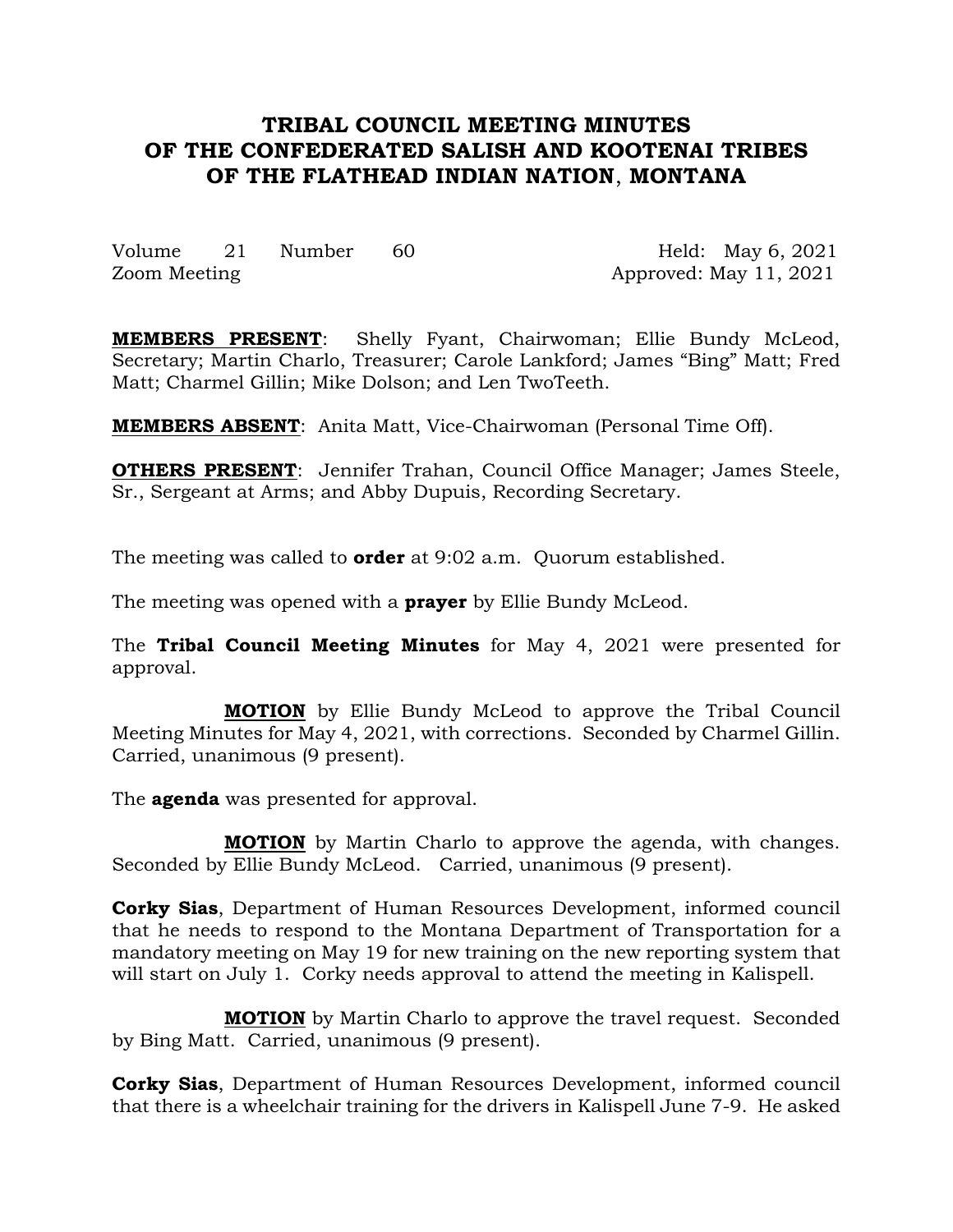if the travel request requires council action. **Chairwoman Fyant** mentioned the email she sent to Corky informing him that very soon the travel requests will be approved by department heads and there will be more information going to the department heads once it is approved.

**Martin Charlo** discussed the proposed tribal holidays for the July holidays coming up. Martin will follow up with the Personnel Department and report back.

**Ellie Bundy McLeod** gave a report on her travel. Ellie spoke in Helena for a MMIW awareness event at the capitol. Governor Gianforte and Senator Tester spoke, and Senator Daines had a written statement. The Hanna Harris family was there and spoke. Then last night she spoke at the University of Montana in Missoula for Project Beacon, which is a MMIW event they hosted. There were family members there too. There were about 100 people that attended the event in Helena and 200 in Missoula. Ellie spoke about the Tribal Community Response Plan.

**Chairwoman Fyant** reported that she served on the Native News Online panel with Chairman David Sickey of the Coushatta Tribe of Louisiana, who executively produced the "Somebody's Daughter" documentary and a new film called "Say Her Name" that focuses on what is described as an epicenter of the MMIWG tragedy, Bighorn County in Montana. Mary Kathryn Nagle, a partner at Pipestem Law and enrolled citizen of the Cherokee Nation of Oklahoma also served on this panel. Shelly spoke about the CSKT MMIP Work Group, our Tribal Community Response Plan and the House of the Moon empowerment and selfdefense curriculum that CSKT has been involved in as part of a pilot project. Dana Hewankorn and Myrna DuMontier recently graduated as 2 of 7 Founding Facilitators in this curriculum.

**Chairwoman Fyant** asked Jen about tomorrow's event for a small gathering at the Bison Range. There will be a larger event for the public at a later date, but because of COVID they were trying to keep the event small. **Jennifer Trahan** said she still needs a response from Len and Anita. **Len TwoTeeth** advised that he would respond by this afternoon.

**Rick Eneas**, Financial Management, presented the revised tribal government organizational chart. **Carole Lankford** would like a presentation on the changes so the public is aware of those. Rick advised that Rob McDonald has a press release prepared once this is approved and there will be an article in next week's Char-Koosta News. **Martin Charlo** has a virtual district meeting next week at 6:30 p.m., and he will send out information. He invited Carole to be his co-host.

**MOTION** by Martin Charlo to approve the new organizational chart. Seconded by Ellie Bundy McLeod. Carried, unanimous (9 present).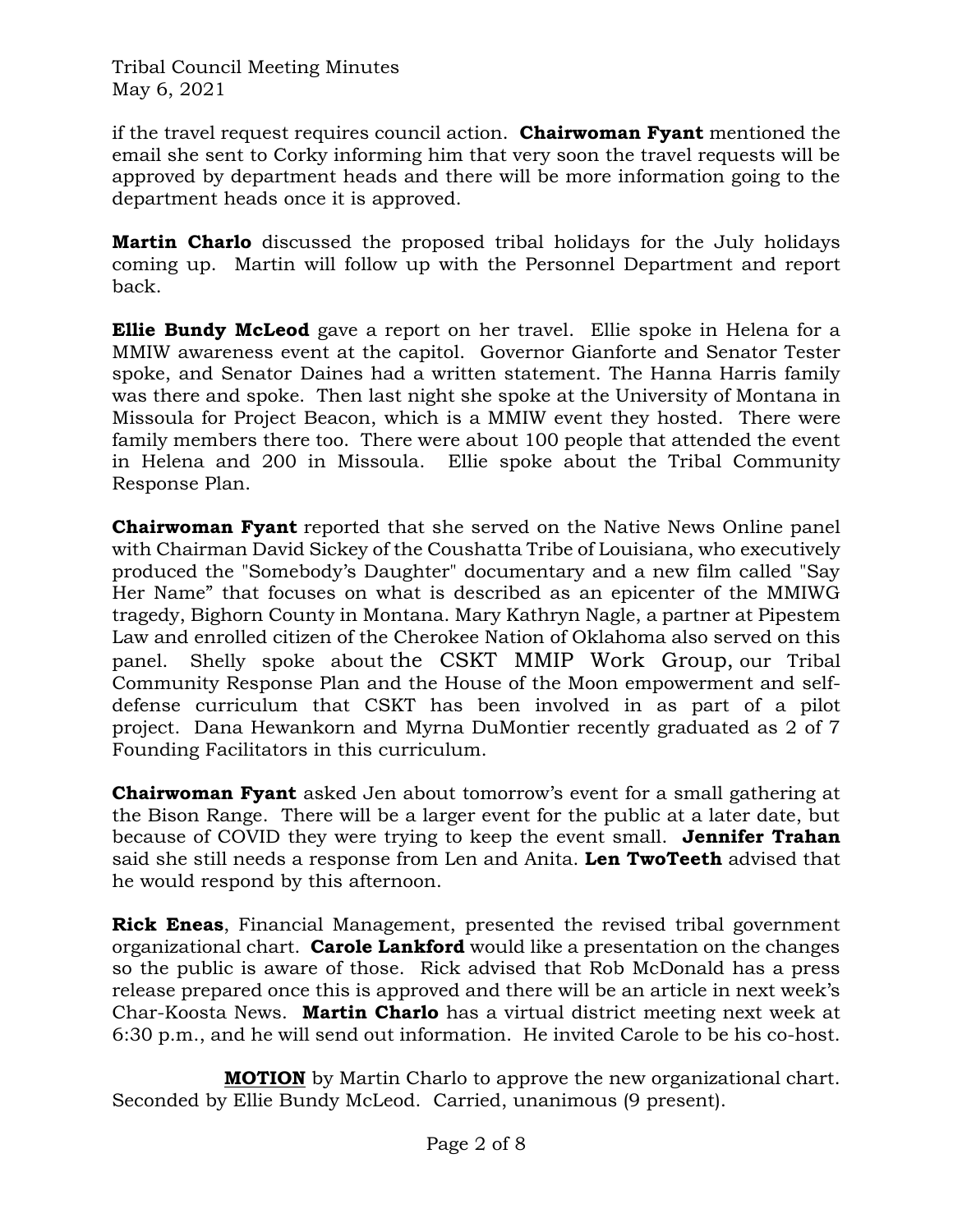**Rick Eneas**, Financial Management, presented the position description for the Tribal Executive Officer position.

**MOTION** by Martin Charlo to approve the position description for the Tribal Executive Officer position. Seconded by Ellie Bundy McLeod. Carried, unanimous (9 present).

**Rick Eneas**, Financial Management, presented the policy for contract final signature authority. It streamlines the process. **Carole Lankford** asked about hiring department heads. Rick told her that it was tied directly to the organizational chart; it is the direct lines of authority within the organizational chart that would make those hiring decisions. **Mike Dolson** made some grammatical corrections to the document.

**MOTION** by Charmel Gillin to approve the policy for contract final signature authority. Seconded by Fred Matt. Carried, unanimous (9 present).

**Rick Eneas**, Financial Management, informed council that they need to appoint the staff into the Tribal Executive Officer position. **Charmel Gillin** informed the Facebook Live audience that the Personnel Ordinance addresses how positions can be filled during a reorganization.

**MOTION** by Charmel Gillin to authorize the chairwoman to prepare the action form to officially place Rick Eneas into the Tribal Executive Officer position. Seconded by Martin Charlo. Carried, unanimous (9 present).

**Chairwoman Fyant** announced that the council met with the affected staff yesterday and information will be coming out in the Char-Koosta News, as well.

**Ruth Swaney**, Financial Management, requested approval of a letter providing tribal comments on the fiscal year 2023 U.S. Department of Health and Human Services annual tribal budget consultation. The comments are due by May 7, 2021.

**MOTION** by Charmel Gillin to approve the letter, as presented, providing tribal comments on the fiscal year 2023 U.S. Department of Health and Human Services annual tribal budget consultation. Seconded by Mike Dolson. Carried, unanimous (9 present).

**Marissa Basler**, Salish Kootenai College, gave an update on the RADx-UP Protecting Our Community project on COVID-19 testing. They are in the process of recruiting participants for the research. Participants will complete two phone or zoom surveys and be paid for participating.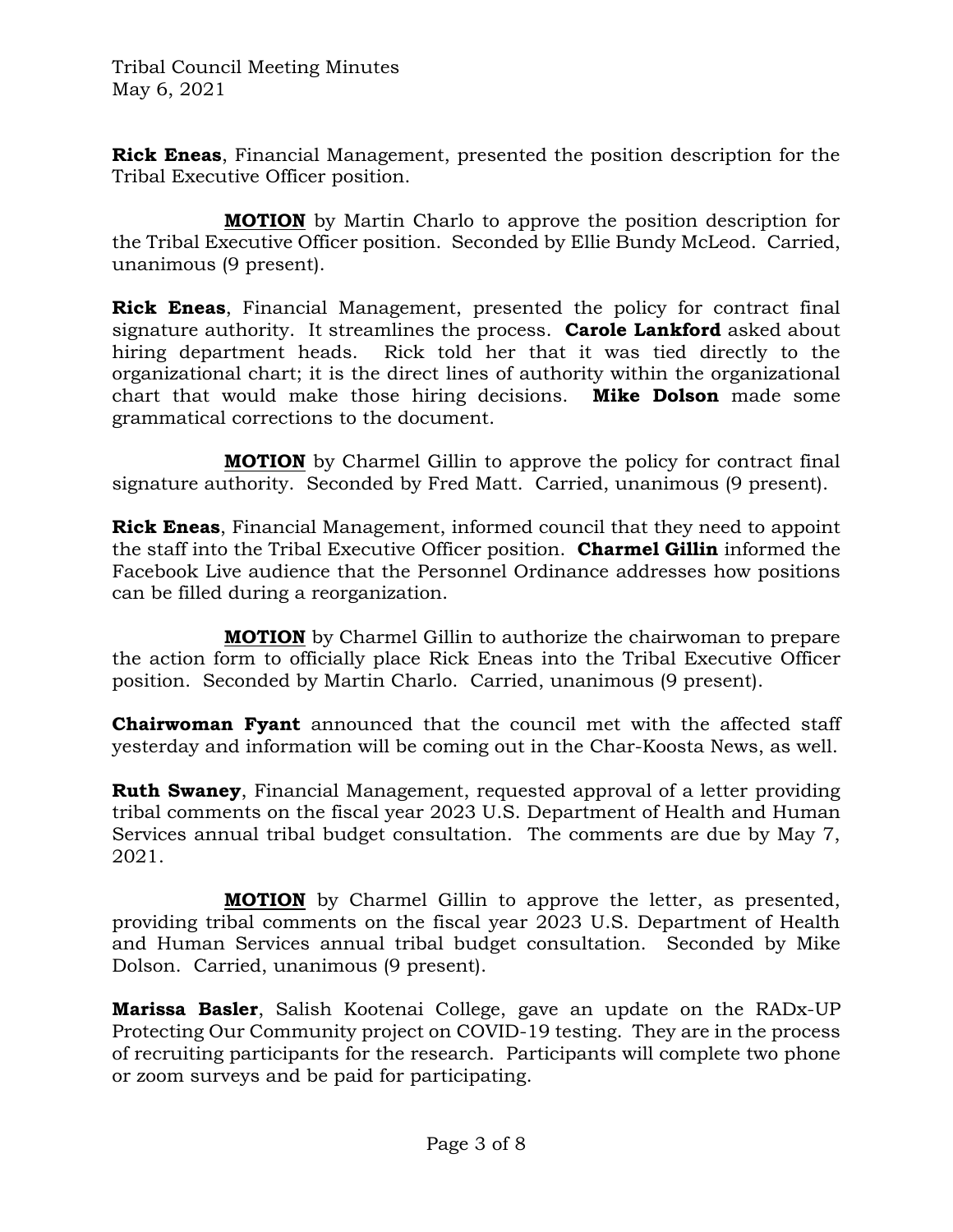**Johnathan Owens**, Tribal Health Department, requested approval of a consultant contract with Dana Grant in the amount of \$20,700.00 for supplemental services for mental health and collect data for the Reason to Live Native Program. The contract will be effective through May 31, 2021.

**MOTION** by Carole Lankford to approve a consultant contract with Dana Grant in the amount of \$20,700.00 for supplemental services for mental health and collect data for the Reason to Live Native Program, to be effective through May 31, 2021. Seconded by Charmel Gillin. Carried, 8 for; 1 abstention (Mike Dolson – don't know how much grant funding we are pursuing).

**Charmel Gillin** suggested that Johnathan look at the contract check list to review the boxes that are checked yes or no. It is the backup for grant documents and will indicate whether it is for a contractor or an employee. **Johnathan Owens** stated that he would have Jenny Fowler email the grant information to the council members. **Carole Lankford** asked about a meeting space for AA meetings. **Johnathan Owens** responded that Tribal Health is working on instituting a policy regarding those who are in high-risk environments for people needing meetings. He is looking to host people internally at the Tribal Health Department that need in-person counseling or interactions, and Dr. Corum is working on that policy.

#### **\*\*\*\*\*\*\*\* Break \*\*\*\*\*\*\*\***

**Charmel Gillin** left the meeting to go to an appointment.

**Jingjing Sun**, **Amy Violante**, **Lindsey Nichols**, and **Niki Graham**, University of Montana, discussed a manuscript for the Child Development Journal. Jingjing reviewed the Building a Space to Dream: Indigenous Children's Survivance through Community-Engaged SEL. It is anti-racism and anti-colonialism in cocreation of the program to building a space to dream, acknowledging colonization as Endemic to Society, reclaiming and celebrating indigenous identity, navigation of the sacred, and survivance as a path to wellness. Supporting children's survivance through the SEL program included wellness as collective success, expansion of positive self-concept, reciprocity as giving back to oneself, others, and nature, and multiple strategies in fighting injustice.

**MOTION** by Carole Lankford to approve submission of the manuscript to the Child Development Journal. Seconded by Bing Matt. Carried, unanimous (8 present – Charmel Gillin out of the room).

**Brenda Richey**, Extension Agent; **Dr**. **David Myers**, Site Director; and **Ginger Pitts**-**Lang**, SNAP Educator; gave a report for the Montana State University Flathead Reservation Extension Office. The office is funded by seven grants. **Dr**. **Myers** gave an overview of the 4-H Children, Youth & Families At Risk research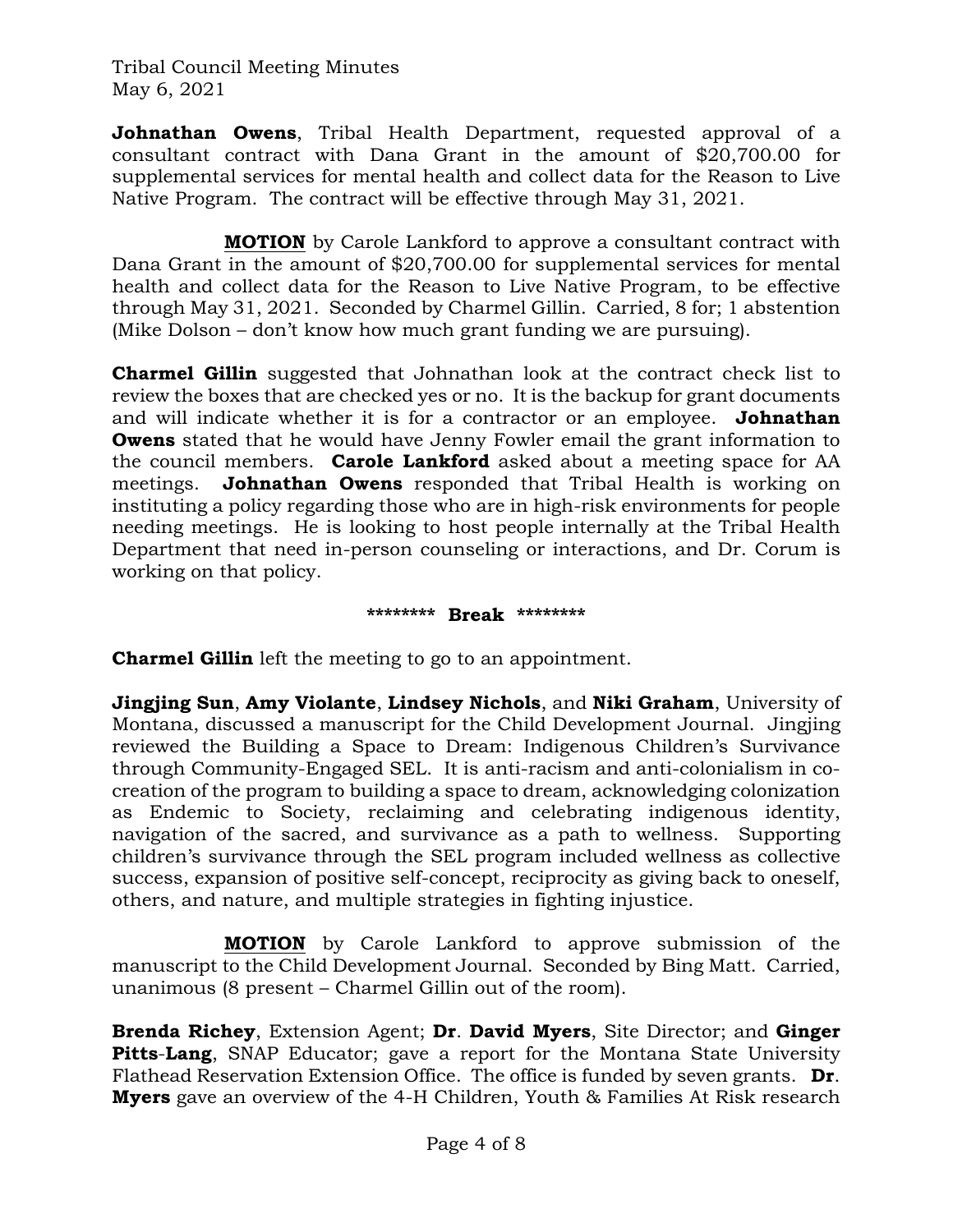grant that focuses on understanding how youth can impact mental health awareness, stigma, and suicide reduction. The goal was to get five students from each school, and they ended up with a total of 18 members from the Ronan and St. Ignatius High Schools. The meetings are held during the lunch break. An initial community survey concerning mental health awareness was conducted. In-school clubs were formed to focus on leadership development, increasing mental health knowledge, learning how to talk about the impacts of mental health and promote positive mental and physical health choices within their schools and local communities. The group would like to offer an outreach reading series for children in the summer. A leadership camp is being planned for this summer. **Ginger Pitts**-**Lang** gave an overview of the Supplemental Nutrition Assistance Program. In the 2020 grant cycle, \$57,883 in SNAP-ED program support was provided to the Flathead Reservation which includes one staff member at 40 hours per week, educational supplies, including food samples and other educational materials for program participants, and travel expense to get to and from community organizations through the Flathead Reservation. Ginger taught 263 classes with an average of six classes per week. Ginger taught classes on behavior change from Your Youth Understanding MyPlate series. They completed policy, systems, and environment work at various sites. **Brenda Richey** gave an overview of the 4-H National Mentoring Program. Claudia Hewston is the Site Director, and she works with adult and teen mentors with K-4 youth on a weekly basis to promote social, emotional, and academic support to younger students while developing and supporting leadership and a sense of community responsibility and generosity in older students and adults. Brenda gave an overview of the Federally Recognized Tribal Extension Program. She gave an overview of the Ag, Family Consumer Science, Youth Development, and Community Development. The Ag segment included the Western Meat School, plant disease samples processed, pesticide applicator training, National Ag Virtual Conference, quarterly producer packets, gardening 101, GITUMI – raised beds, native waters arid lands (weekly), and SARE grant – value added food products. The Youth Development segment included youth aware of mental health, ag in the classroom, poultry chicken startup, virtual National 4-H Conference, trauma informed/restorative justice OPI program, 4-H apiary entrepreneurship, and CSKT PIR Day on mental health and your classroom. The Family Consumer Science segment included GITUMI food preservation, mental health first aid, certification, national FCS virtual conference, freeze drying class, youth aware of mental health grant, indigenous foods/pathways of health, and vegetarian cooking classes. The Community Development portion included gracious space certified, community-based leadership, and cross collaboration meetings. The 2020 funding helped provide for rapid COVID-19 response. They had 4-H science on the go bags in partnership with the Boys & Girls Club. They had mask material, and Grow It Till U Make It action plan which is a food sovereignty campaign. Brenda hopes to continue the garden boxes and education this summer. She gave an overview of the well-connected communities initiative wave 2 food sovereignty grant. The Community Gardener position is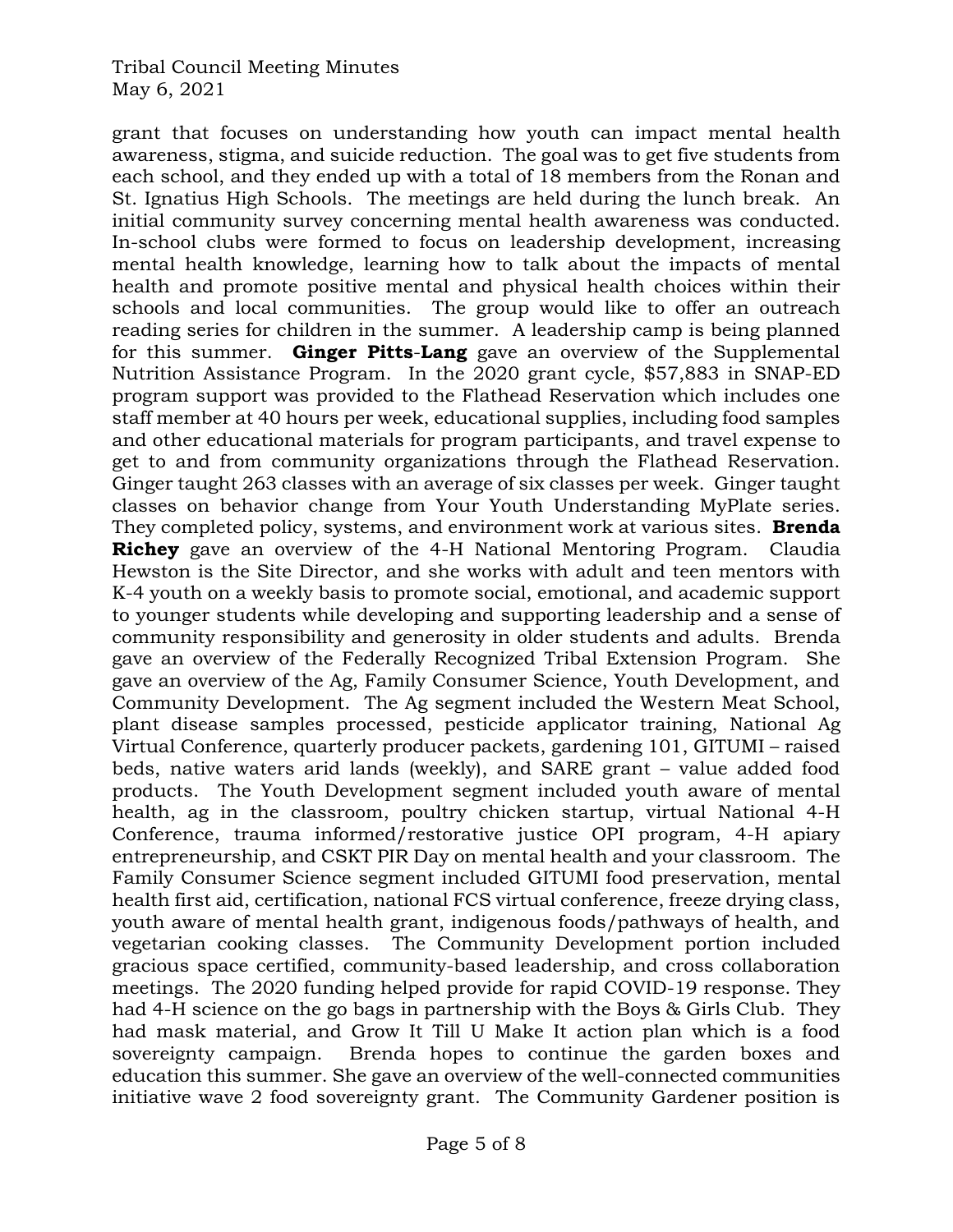vacant. Brenda would like to have a relationship with the Hot Springs School, but she has not received any response to her emails. There is money, time, and staff to hold a three-day camp for each site.

#### **\*\*\*\*\*\*\*\* Break \*\*\*\*\*\*\*\***

**Bryon Miller**, S&K Gaming Chief Executive Officer; **Troy Felsman**, **Pete White**, **Carole Holyan**, and **Francine Dupuis**, S&K Gaming Board of Directors; **Dan Decker**, Legal Department; requested approval to redesign S&K Gaming LLC into a holding company that would separate gaming from hospitality.

Council **recessed** the regular meeting at 11:45 a.m. to conduct an S&K Gaming LLC shareholder meeting.

Council **reconvened** into the regular meeting at 12:04 p.m.

### **\*\*\*\*\*\*\*\* Lunch \*\*\*\*\*\*\*\***

**Charmel Gillin** returned to the meeting.

**Johnathan Loevner**, New Forests, Inc.; **Dawn Houle**, Sunsinger Consulting; **Velda Shelby**, Economic Development Office; **Rick Eneas**, Tribal Executive Officer; **Tony Incashola**, **Jr**., **Steve McDonald**, and **Jim Durglo**, Tribal Forestry; and **Chelsea Colwyn**, Legal Department; discussed the proposal for carbon offset. Carbon offset credits represent a commitment by the landowner to maintain a specified level of timber inventory. Each eligible ton of carbon stored by the landowner equals one credit, which polluters can purchase to "offset" their emissions. Johnathan gave an overview of the California carbon market. It is the only program in the United States that was created by law. It was created in 2006 and it was extended through 2030 by a super majority vote in the California legislature. The polluters in California have to pay for their pollution. The carbon project development process takes 18 to 24 months. After the project area is agreed to with CSKT, it will be listed with the registry, a detailed forest inventory will be collected, and modeling performed. That takes six to twelve months. The project is verified by a third party. The project is reviewed by Offset Project Registry and California Air Resources Board. The first offset credits would then be issued and sold by New Forests on behalf of the CSKT. New Forests believes a carbon project on CSKT forestlands could produce between 5M and 20M carbon offset credits. The initial net payment based on estimated credits could range between \$80M and \$300M during the term of the agreement with New Forests. After the initial payment, CSKT has the option to pursue additional credits each year from annual forest growth, resulting in an estimated \$1M - \$5M each year in additional revenue. There is a potential for some permanent jobs to be created for inventory, GIS, and documentation; and the creation of some seasonal jobs to focus on data collection. The Tribes would still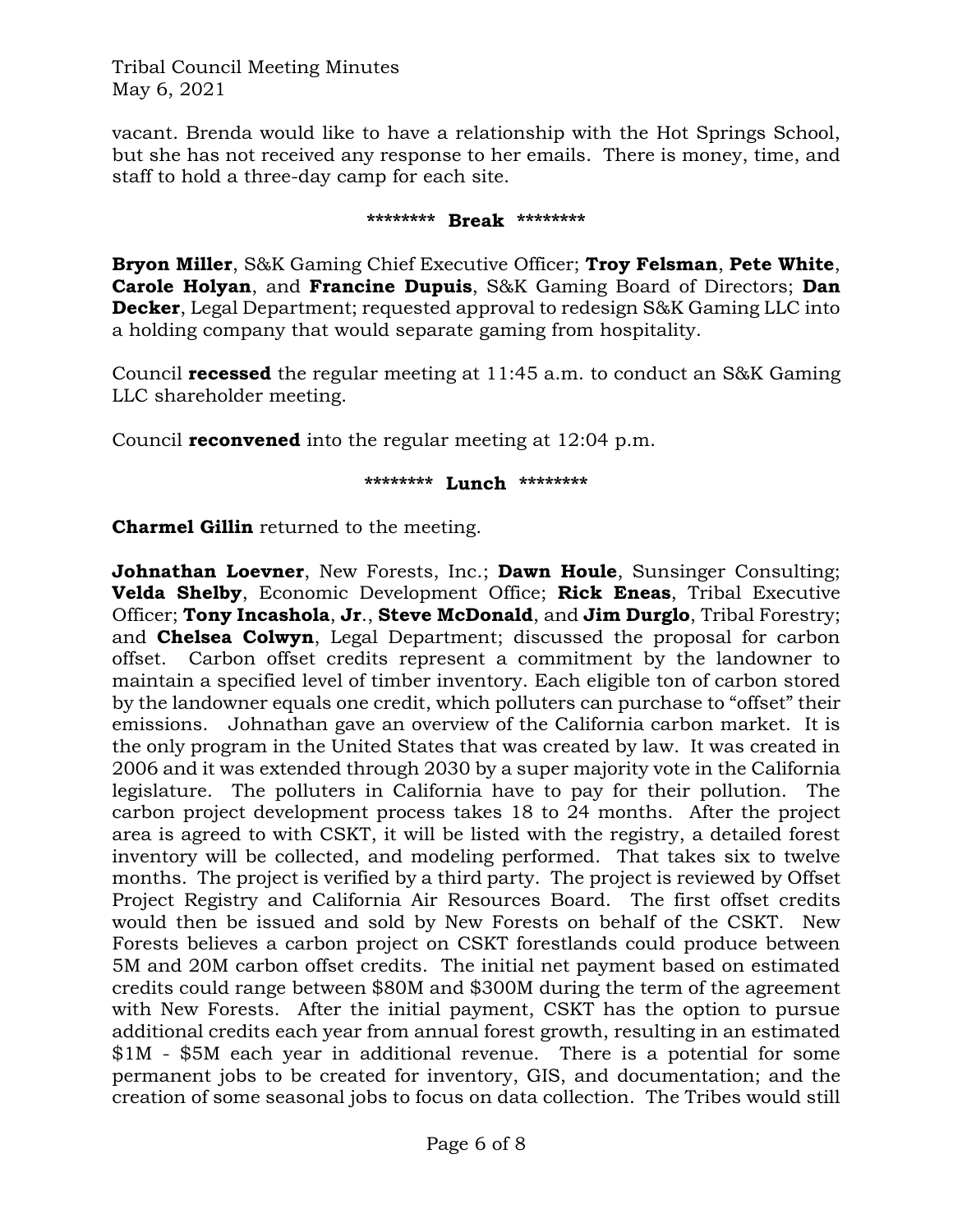be allowed to harvest timber up to the annual allowable cut level in conjunction with the project. The obligations of the CSKT would be: (1) Continue to follow the Forest Management Plan. A carbon project does not prohibit access and timber harvest and traditional uses continue as usual. (2) Continue Forest Management Plan 100-year commitment to maintain a defined volume of timber in the forest. CSKT retains the option and ability to harvest the annual allowable cut, sell more offsets, or both. (3) Assume project maintenance 5 years after credits are issued. Desktop reporting each year would be required; site verification required every 6 years; and forest inventory required every 6-12 years. Obligations of New Forest would be: (1) Covers all project costs for 5 years after credits are issued. Costs include cruise design, inventory, field crews, modeling, verifications, and registration. (2) Manage all aspects of the project with in-house team of foresters specialized in tribal carbon offset projects and carbon offset sales. (3) Align the project to meet the CSKT priorities and objectives. New Forests only gets paid if CSKT gets paid. CSKT collects the vast majority of revenue beginning with the first sale, and New Forests is incentivized to achieve the highest revenue possible for the Tribes. (4) New Forests works with CSKT to ensure a smooth hand-off approach of the project after the agreement expires. New Forests has significant experience in working with a number of tribes. Velda requested direction to proceed with exploring this opportunity with the necessary technical staff.

**MOTION** by Fred Matt to have a team of Forestry, Legal and Economic Development to assess a partnership with New Forests and possible program development. Seconded by Bing Matt. Carried, 7 for; 1 opposed (Carole Lankford); 1 abstention (Charmel Gillin).

**Chairwoman Fyant** discussed the strategic planning meeting in Helena next Thursday, so there will be no council meeting that day. She asked if council would be available for a meeting on Wednesday, May 12, 2021, to conduct board interviews in the morning. Some of the council members had other meetings or plans for Wednesday already, so there were not enough council members to have a quorum. The interviews will be scheduled on a regular council meeting day.

**Martin Charlo** discussed upcoming holidays. **Carole Lankford** thought the ordinance indicates that the Personnel Director would make the request. Martin said this was a recommendation from the department head.

**MOTION** by Martin Charlo to designate the tribal floating holidays on July 6, 2021 and July 19, 2021. Seconded by Fred Matt. Carried, 8 for; 1 abstention (Charmel Gillin).

**Council** met in **executive session**. **Rick Eneas**, Tribal Executive Officer, joined the discussion.